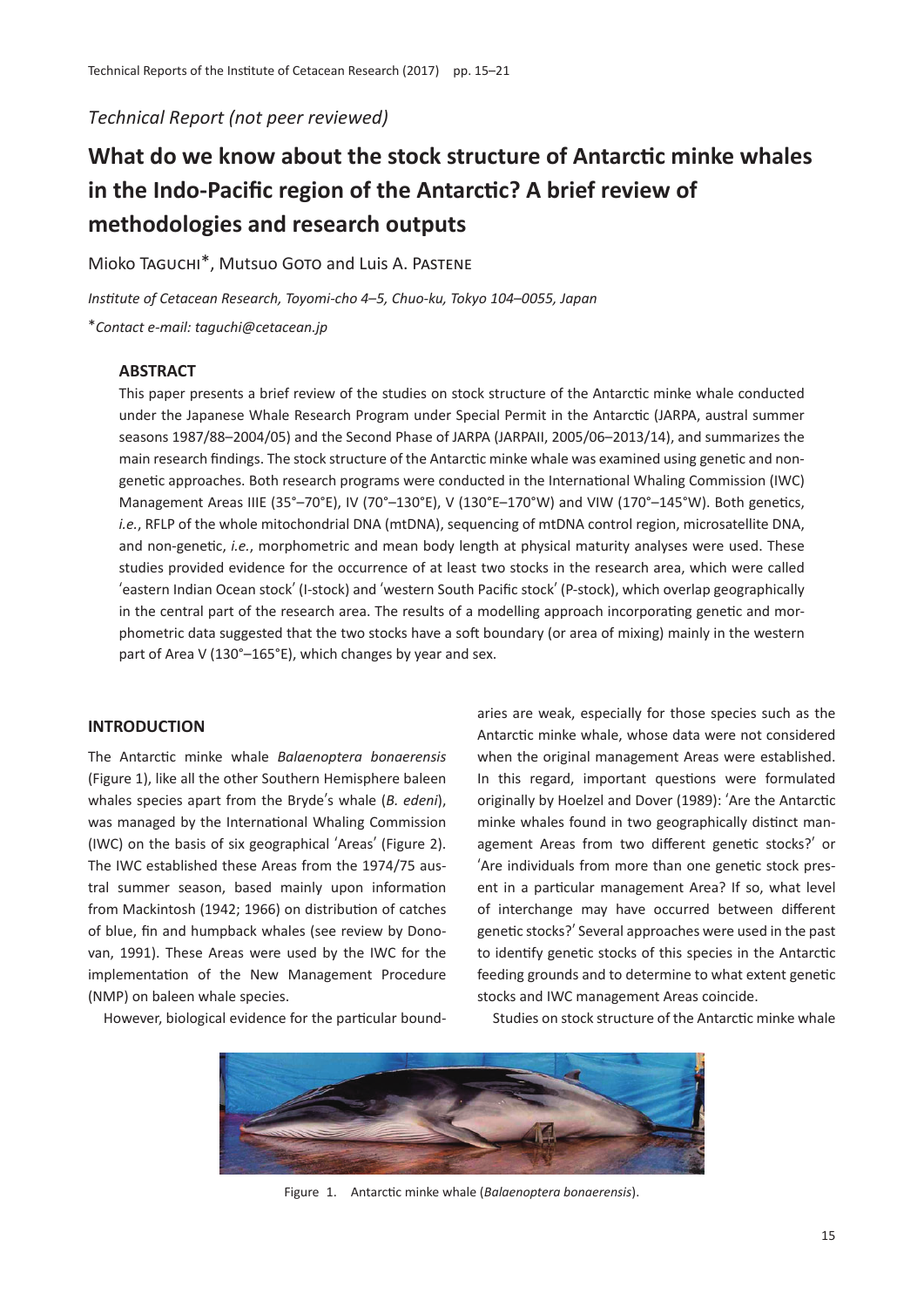started at the end of the decade of the 1970's, and results of genetic and non-genetic analyses were revised by the IWC Scientific Committee (IWC SC) during the comprehensive assessment (CA) of the species in 1990. All the analyses presented at the CA were based on samples and data from commercial pelagic whaling in the Antarctic. The genetic studies were based mainly on allozyme at that time, although studies based on mitochondrial and nuclear DNA were also conducted, most of the analyses involved small sample sizes from only Areas IV and V. Non-genetic studies revised in the 1990's CA involved morphology, catch and sighting distribution pattern, analysis of Discovery marks and ecological markers. Results from the different approaches failed to unambiguously identify any isolated stock in the Antarctic (IWC, 1991).

Studies on stock structure under the Japanese Whale Research Program under Special Permit in the Antarctic (JARPA) started after the CA. It was considered that JARPA samples were more useful for studies on stock structure than the commercial samples, given the wider geographi-



Figure 2. IWC Antarctic Areas for the management of baleen whale species (except Bryde's whale) (Donovan, 1991).

cal coverage of the surveys and that samples were taken along track-lines in a random mode design. Studies on stock structure of Antarctic minke whale continued under the second phase of JARPA (JARPAII).

This paper reviews the studies on stock structure conducted under the JARPA and JARPAII, emphasizing the technical aspects and main research outputs.

# **SAMPLING AND ANALYTICAL APPROACHES**

#### **JARPA**

JARPA was conducted during the austral summer seasons 1987/88–2004/05 and the research area was composed of Areas IIIE (35°–70°E), IV (70°–130°E), V (130°E–170°W) and VIW (170°–145°W) (Figure 2). The main analytical procedure used in the genetics and non-genetic studies was hypothesis testing under the null hypothesis of panmixia.

#### **Genetic approaches**

## *Mitochondrial DNA (mtDNA)*

In JARPA, restriction fragment length polymorphisms (RFLP; Box 1.1) was applied for the whole mtDNA (Pastene *et al.*, 1993; 1996). The mtDNA is an extra-chromosomal genome in the cell mitochondria and is inherited only from the mother. This marker is widely used in constructing intra- and related species phylogenies and inferring evolutionary history.

The mtDNA extracted from a total of 6,256 Antarctic minke whales was digested with six-base sequence recognition endonucleases (*Acc*I, *Ban*I, *Eco*RV, *Hinc*II, *Hpa*I and *Ssp*I). Restriction fragments were separated by submarine electrophoresis in 1% agarose gels. After electrophoresis, the gels were stained with ethidium bromide and were



#### Figure 1.1 Measurement of genetic variations by RFLP analysis

Restriction sites shown by arrows from single restriction enzyme (Hae III recognizes sequence of 'GGCC' and cuts the site into 'GG' and 'CC') are mapped in five individuals from two populations, and the resulting pattern of restriction fragments on an agarose gel is shown in the right-hand diagram. The right-bottom of the diagram shows a fundamental data for the sto

sed on Reeh d Rowe (2008) and Lowe et al. (2004)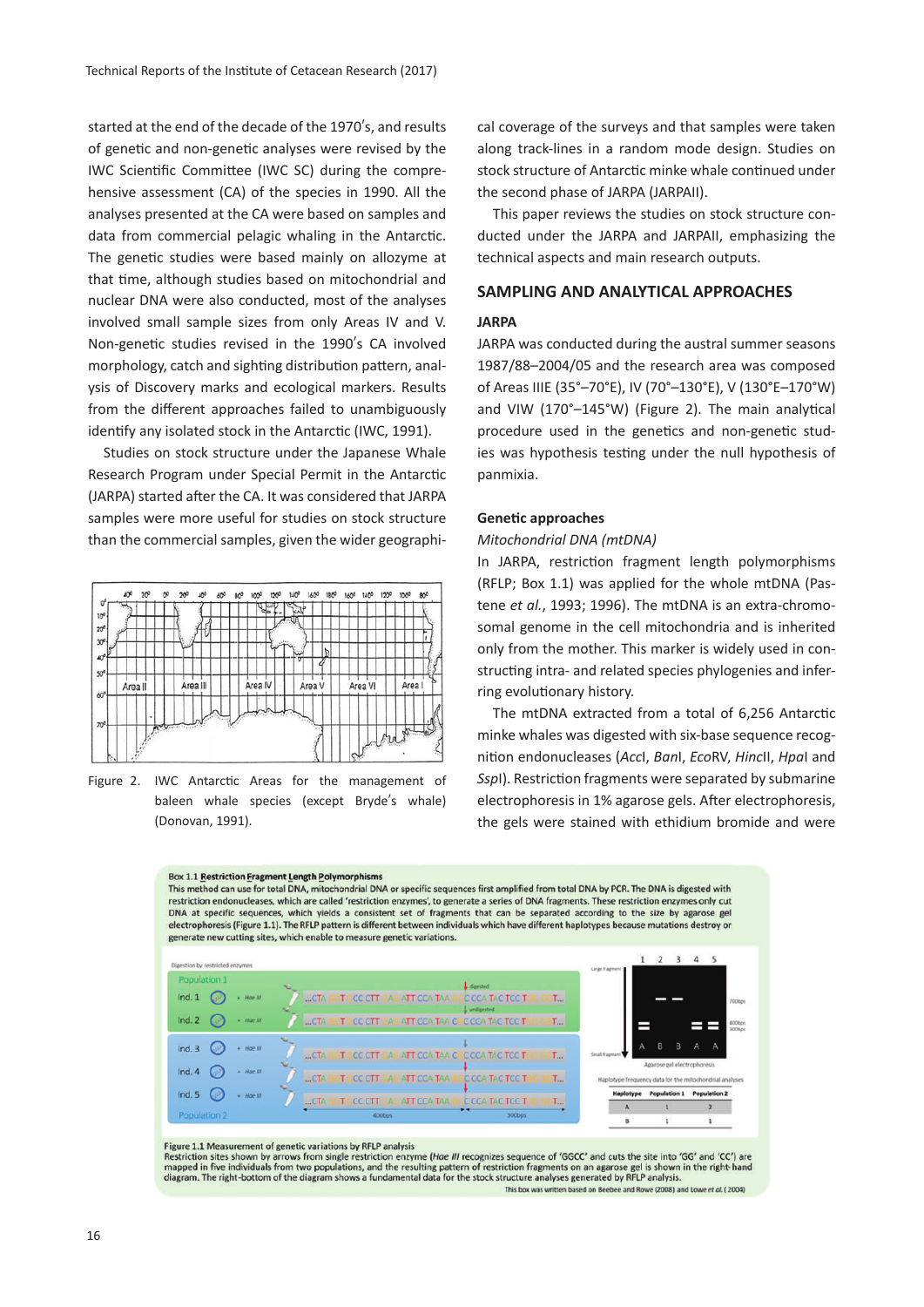photographed using Polaroid film under an UV irradiation. Distinctive restriction fragment patterns produced by each enzyme were assigned letters. Individuals were assigned haplotypes consisting of a list of the letters designating the fragment profiles produced by each of the six restriction enzymes. Then, the composite haplotype for each individual comprises a string of six letters.

Haplotype frequencies were employed to determine genetic relationships between the samples of the designed strata. Genetic relationships were first quantified using the chi-square statistics for heterogeneity of mtDNA haplotype frequencies (Roff and Bentzen, 1989). The level of significance obtained by this method is referred to in this paper as the *P*-value. A *P*-value smaller than 0.05 was used as a criterion to reject the null hypothesis of panmixia. Additionally, the quantification of the geographical differentiation of mtDNA was carried out using the analysis of molecular variance (AMOVA) of Excoffier *et al.* (1992).

More detailed descriptions of laboratory and analytical procedures were provided in Pastene *et al.* (1993; 1996).

#### *Microsatellite DNA*

In addition to the mitochondrial RFLP analysis, microsatellite analyses (Box 1.2) was also applied on JARPA samples. Microsatellites are codominant and become a popular marker for many aspects of molecular ecology, in particular for intraspecific studies, because of its high





This box was written based on Beebee and Rowe (2008) and Lowe et al. (2004)

mutation rate and polymorphisms compared to other markers.

Microsatellite polymorphisms were examined at six loci in samples from a total of 6,260 minke whales: EV1, EV104 (Valsecchi and Amos, 1996), GT023, GT211, GT4195 (Bérubé *et al.*, 2000), and DlrFCB14 (Buchanan *et al.*, 1996). Polymerase chain reaction (PCR) amplifications at these loci were performed, which were run with an internal size standard (GENESCAN400HD, Applied Biosystems Japan) using BaseStation100 DNA fragment analyzer. Allelic sizes were determined manually in relation to the internal size standard and Antarctic minke whale DNA of known size that were re-run on each gel.

The allele frequencies at the six microsatellite loci were calculated and the departure from expected Hardy-Weinberg genotypic proportions was tested at each locus as well as overall loci. The number of alleles per locus, allelic richness and heterozygosity were also computed. A conventional hypothesis testing procedure was performed using a heterogeneity test in allele frequencies. The probability test or Fisher's exact test with the Markov chain method was used for the heterogeneity tests among minke whales in the designed strata. Statistical significance of the heterogeneity tests was determined using the chi-square value obtained from summing the negative logarithm of *P*-values over the six microsatellite loci (Sokal and Rohlf, 1995).

More detailed descriptions of laboratory and analytical procedures were provided in Pastene *et al.* (2006).

#### **Non-genetic approaches**

#### *Morphometric analyses*

The relationship between body length and longitudinal strata for ten body measurements of Antarctic minke whale was investigated using ANCOVA. A cluster analysis was also applied for an estimated average length of measurements to examine the degree of relationships among whales in six longitudinal strata. A more detailed description of the analytical procedure was provided in Hakamada (2006).

#### *Mean body length at physical maturity*

Mean body length at physical maturity was compared among whales in Areas IIIE, IV, V and VIW for males and females. Physically matured individuals were defined as those with epiphysis fusion occurring in the 6th thoracic vertebrae. The t-test and ANOVA were used for testing differences in mean body length among strata of the JARPA survey. A more detailed description of the analytical procedure was provided in Bando *et al.* (2006).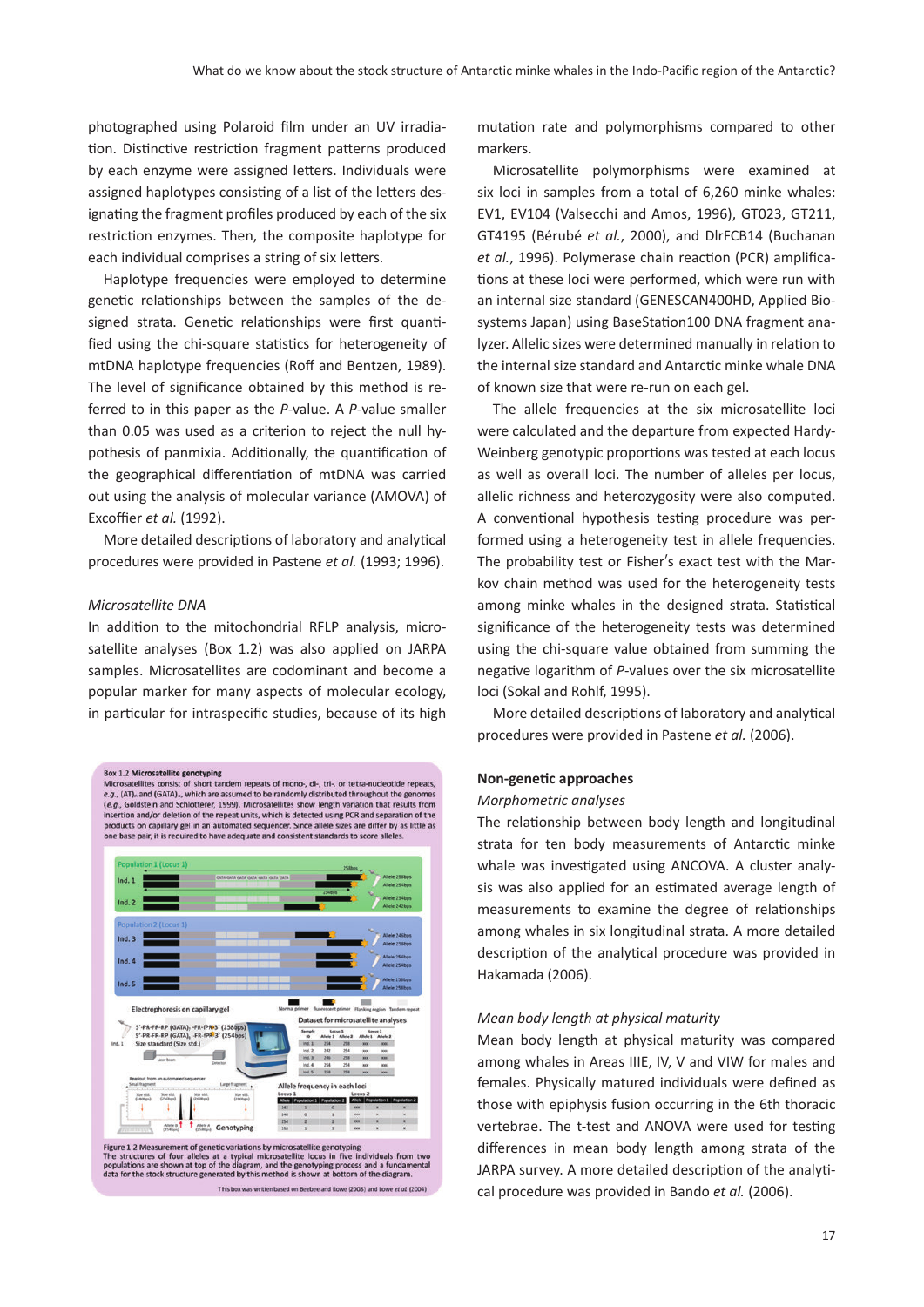# **JARPAII**

JARPAII was conducted during the austral summer seasons 2005/06–2013/14 in the same research area covered by JARPA. The analyses on stock structure were refined in two ways: by using additional genetic markers and by applying new analytical approaches.

# **Genetic approaches**

# *Mitochondrial DNA control region sequencing*

In JARPAII, sequencing analysis (Box 1.3) was performed instead of the mitochondrial RFLP used in JARPA, which provides higher resolution.

A 338 bp-segment of the mtDNA control region was sequenced for a total of 2,278 samples using the primers MT4 (Arnason *et al.*, 1993) and Dlp 5R or P2 developed by the ICR. PCR and subsequent cycle sequencing reaction for each sample were performed following the manufacture's protocol. The nucleotide sequence of each cycle sequencing product was determined using Applied Biosystems 3500 Genetic Analyzer (Life Technology) under standard conditions. Both strand samples were sequenced in their entirety for all samples.

The statistical approaches used for the RFLP analyses in JARPA (hypothesis testing) were also adopted for the mitochondrial control region sequence data analyses. In addition to this, constructing haplotype network and mismatch distribution analysis were conducted.

More detailed descriptions of laboratory and analytical procedures were provided in Pastene and Goto (2016).

(instead of the six used in JARPA) in a total of 2,551 samples: AC045, AC082, AC087, AC137, CA234, GT129 (Bérubé *et al.*, 2005), DlrFCB14 (Buchanan *et al.*, 1996), EV1, EV104 (Valsecchi and Amos, 1996), GT023, GT195, and GT211 (Bérubé *et al.*, 2000). Laboratory protocols were the same as in JARPA.

The statistical approaches used for microsatellite analyses in JARPA were adopted for the JARPAII microsatellite analyses. In addition to this, the Bayesian clustering approach using STRUCTURE (Pritchard *et al.*, 2000) was used to determine the number of genetically distinct populations present in the samples based on information on the individual genotypes.

More detailed descriptions of laboratory and analytical procedures were provided in Pastene and Goto (2016).

# **Modelling approach**

Schweder *et al.* (2011) developed an integrated approach for estimating longitudinal segregation of two stocks using different sources of data: morphometric, microsatellite and mtDNA data. Under this approach, areas of overlap between stocks were allowed to vary by year and sex. A joint likelihood function was defined for the estimation of mixing proportions and statistical tests without assuming any baseline populations. The approach was originally applied to the JARPA data (Schweder *et al.*, 2011) and subsequently to JARPA and JARPAII data. More detailed analytical procedure was described in Kitakado *et al.* (2014).

#### *Microsatellite DNA*

Genetic variation was analyzed at 12 microsatellite loci



This box was written based on Beebee and Rowe (2008) and Lowe et al. (2004)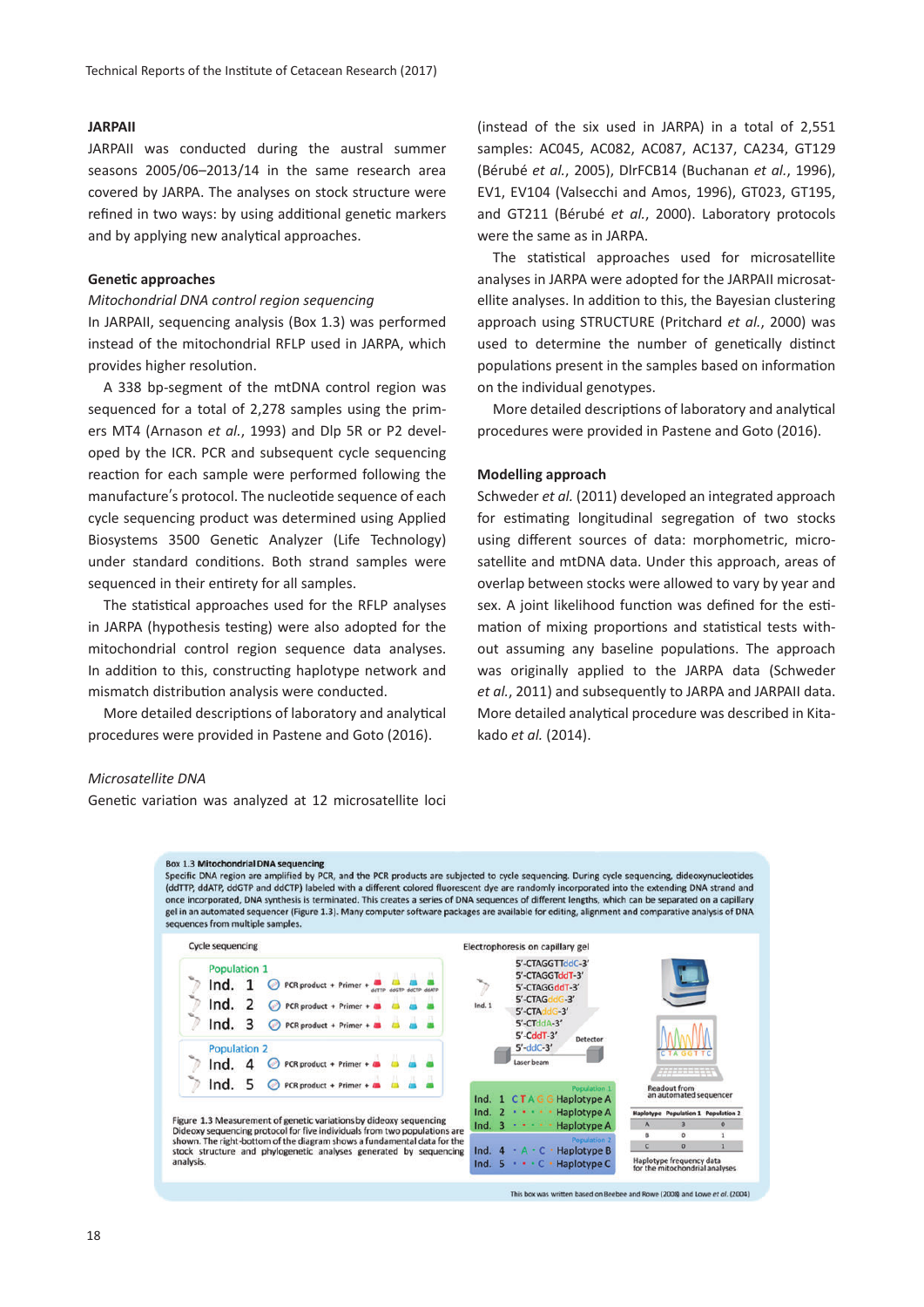# **SUMMARY OF RESULTS**

#### **JARPA**

A summary of the results of the analyses on stock structure under the JARPA is shown in Table 1.

Taking all results together, Pastene (2006) suggested that whales in the eastern part of Area III and western part of Area VI were more differentiated than they were to whales in the Areas IV and V. Therefore, the author concluded that the single stock scenario cannot be applied to Antarctic minke whales in the feeding grounds of Areas IIIE–VIW, and proposed the occurrence of at least two genetic stocks in the research area. The author also suggested that this observation is probably related to the breeding areas in the eastern Indian Ocean and western South Pacific proposed by Kasamatsu *et al.* (1995). The following names were proposed for these stocks by Pastene (2006): ʻEastern Indian Ocean Stock' (I-stock) and ʻWestern South Pacific Ocean Stock' (P-stock).

While the microsatellite and morphometric analyses

were unable to identify any boundary between them, the mtDNA RFLP analyses suggested that the western part of Area V was more related to the I-stock than the P-stock, and a boundary in the sector 150°–160°E was proposed. This was consistent with the results of mark-recapture that showed movement of whales through 130°E (division between Areas IV and V). No western boundary of the I-stock and eastern boundary of the P-stock were proposed.

## **JARPAII**

The main objective here was to test the stock structure hypothesis derived from JARPA analyses by using a set of new genetic samples obtained by JARPAII, and mitochondrial control region sequencing and microsatellite DNA genotyping.

Results of the heterogeneity test for both markers showed significant genetic differences between whales in two sectors, the western (35°–130°E) and eastern (165°E–145°W) research area, confirming that different

| Analytical approaches | Sex   | Period of sampling | Pattern of geographical variation                                                                        | References            |
|-----------------------|-------|--------------------|----------------------------------------------------------------------------------------------------------|-----------------------|
| mtDNA                 | $F+M$ | 1987/88-2004/2005  | $IIIE = IVW = IVE$<br>$VIW = VE$<br>IIIE, IVW, IVE≠VE, VIW<br>Possible boundary in the sector 150°-160°E | Pastene et al. (2006) |
| Microsatellites       | F     | 1989/90-2003/2004  | IVWN, IVWS≠VE, VIW<br>Some degree of difference in haplotype<br>frequency between Areas IIIE and IVW     | Pastene et al. (2006) |
|                       | M     | 1989/90-2004/2005  | No significant difference in haplotype frequency                                                         |                       |
|                       | $F+M$ | 1989/90-2004/2005  | $IVW \neq VE$                                                                                            |                       |
| <b>MBLM</b>           | F     | 1987/88-2004/2005  | IIIE=IVW=IVE=VW<br>VIW=VE<br>IIIE, IVW, IVE, VW≠VE, VIW                                                  | Bando et al. (2006)   |
|                       | M     | 1987/88-2004/2005  | VEN≠VES<br>IIIE=IVW=IVE=VW<br>VIW=VEN, VES<br>IIIE, IVW, IVE, VW≠VEN, VES, VIW                           |                       |
| Morphometrics         | F     | 1987/88-2004/2005  | $IIIE = IVW = IVE = VW$<br>$VIW = VE$<br>IIIE, IVW, IVE, VW≠VE, VIW                                      | Hakamada (2006)       |
|                       | M     | 1987/88-2004/2005  | $IIIE = IVW = IVE$<br>$VIW = VE$<br>IIIE, IVW, IVE≠VW, VE, VIW                                           |                       |

Table 1 Summary of the results on stock structure in JARPA.

MBLM indicates mean body length of physically matured whales. A sign '=' means that the statistical test found no significant difference at *a*=0.05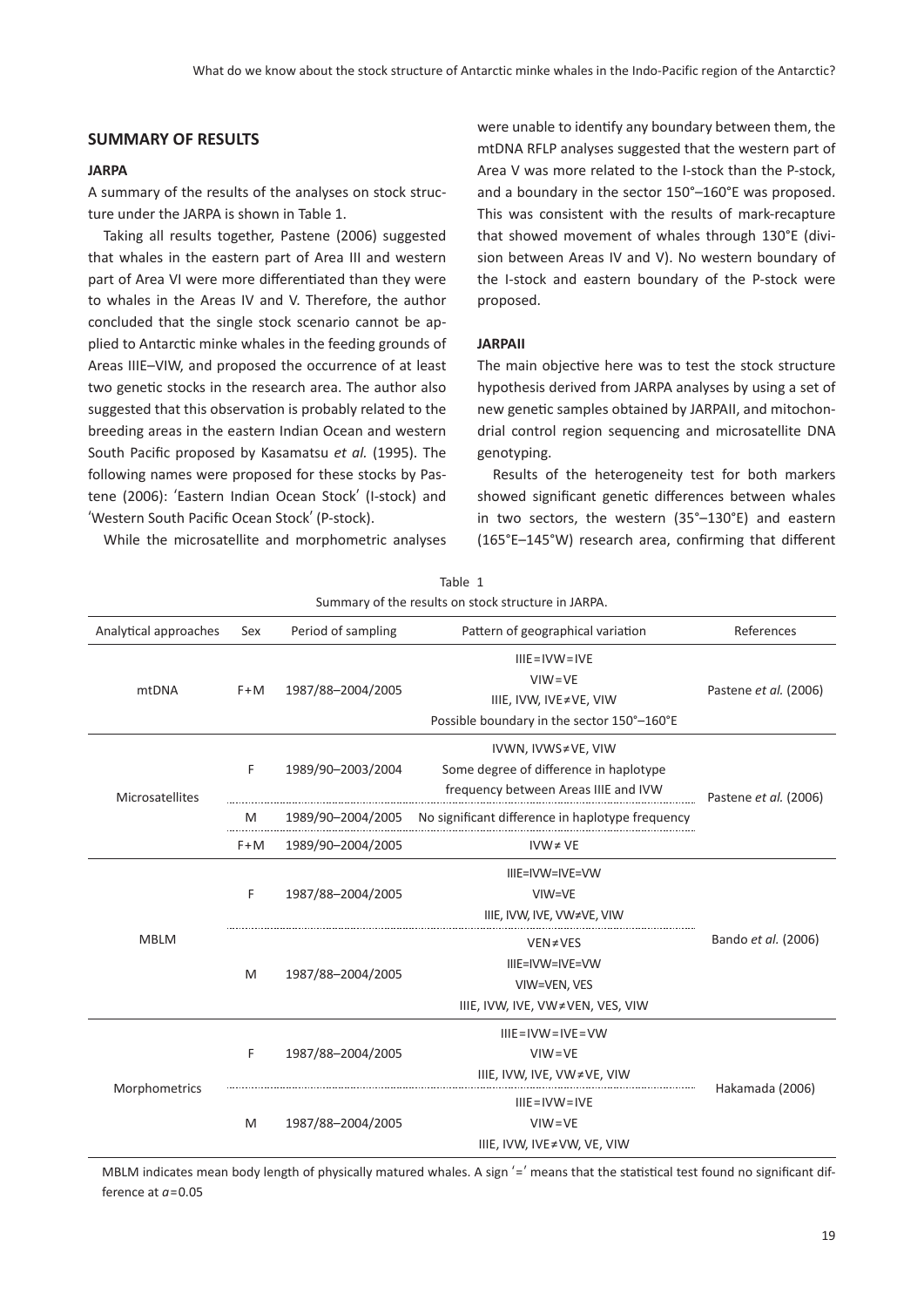

Figure 3. Hypothesis on stock structure of the Antarctic minke whale. The upper figure shows the encounter rates of Antarctic minke whales in 10° squares of latitude and longitude in waters 0–30°S during October (Kasamatsu *et al.*, 1995). The high sighting densities in the eastern Indian Ocean and western South Pacific could correspond to breeding grounds of this species. At least two stocks (I- and P-stocks) occur in the research area of JARPA and JARPAII, which mix through a transition area. The transition area and the mixing rate appears to change by year and sex (Pastene and Goto, 2016).

stocks inhabit the Indian and Pacific sectors of the Antarctic (I- and P-stocks) (Pastene and Goto, 2016). On the other hand, the STRUCTURE analysis for the microsatellites did not show genetic structuring of this species. This observation is probably due to a very low level of genetic differentiation. Microsatellite DNA analyses also showed more dispersal in males than females, and also some degree of annual variation.

The results of the modelling approach confirmed the occurrence of at least two stocks (I- and P-stocks) in the JARPA/JARPAII research area, which could be related to the suggested breeding areas in the eastern Indian Ocean and western South Pacific Ocean (Figure 3). Furthermore, the results indicated that the spatial distribution of the two stocks has a soft boundary (or area of mixing) mainly in Area VW (130°–165°E) (Figure 3), which changes by year. Results also suggested possible sex differences in the pattern of distribution of the two stocks (Kitakado *et al.*, 2014).

# **CONCLUSION**

In conclusion, stock structure analyses for the Antarctic

minke whale conducted under the JARPA and JARPAII program indicated that the structure of Antarctic minke whale in Areas IIIE–VIW is more complex than originally thought: there are at least two stocks (I- and P-stocks), which overlap geographically in a wide area located mainly at 130°–165°E, which changes with year and sex.

Pastene and Goto (2016) postulated that Antarctic minke whales originating from breeding grounds in the western South Pacific (P-stock) have some degree of fidelity to the krill concentration associated with the Ross Sea Gyre (120°W–180°) (ʻhome' sector). On the other hand, whales originating in the Indian Ocean (I-stock) have some fidelity to the krill concentration associated with the gyre located between 90°E and 120°E (ʻhome' sector). They also postulated that both stocks could expand longitudinally (depending on the particular oceanographic conditions in a given year) and interact in the middle sectors and that therefore any boundary (or proportion of the populations in areas with mixing) in the Antarctic should be considered ʻsoft' probably changing annually according to changes in the oceanographic conditions.

# **ACKNOWLEDGEMENTS**

We gratefully acknowledge the researchers and crew members that participated in JARPA/JARPAII surveys for the collection of genetic samples. We thank H. Oikawa (ICR) who collaborated in the process of DNA extraction. We also thank N. Kanda (JANUS-Japan) for preparing the microsatellite data set used in this study.

## **REFERENCES**

- Arnason, U., Gullberg, A. and Widegren, B. 1993. Cetacean mitochondrial DNA control region: sequences of all extant baleen whales and two sperm whale species. *J. Mol. Biol. Evol.* 70: 960–970.
- Bando, T., Zenitani, R. and Fujise, Y. 2006. A study on stock structure in the Antarctic minke whale from the JARPA research area based on analysis of body length of physically matured whales. Paper SC/D06/J11 presented to the IWC Scientific Committee JARPA review meeting, December 2006 (unpublished). 7 pp.
- Beebee, T.J.C. and Rowe, G. 2008. *An Introduction to Molecular Ecology 2nd edition*. Oxford University Press, New York. 400 pp.
- Bérubé, M., Jørgensen, H., McEwing, R. and Palsbøll, P.J. 2000. Polymorphic di-nucleotide microsatellite loci isolated from the humpback whale, *Megaptera novaeangliae*. *Mol. Ecol.* 9: 2181–2183.
- Bérubé, M., Rew, M.B., Skaug, H., Jørgensen, H., Robbins, J., Best, P., Sears, R. and Palsbøll, P.J. 2005. Polymorphic microsatellite loci isolated from humpback whale, *Megaptera novaeangliae* and fin whale, *Balaenoptera physalus*. *Conserv.*